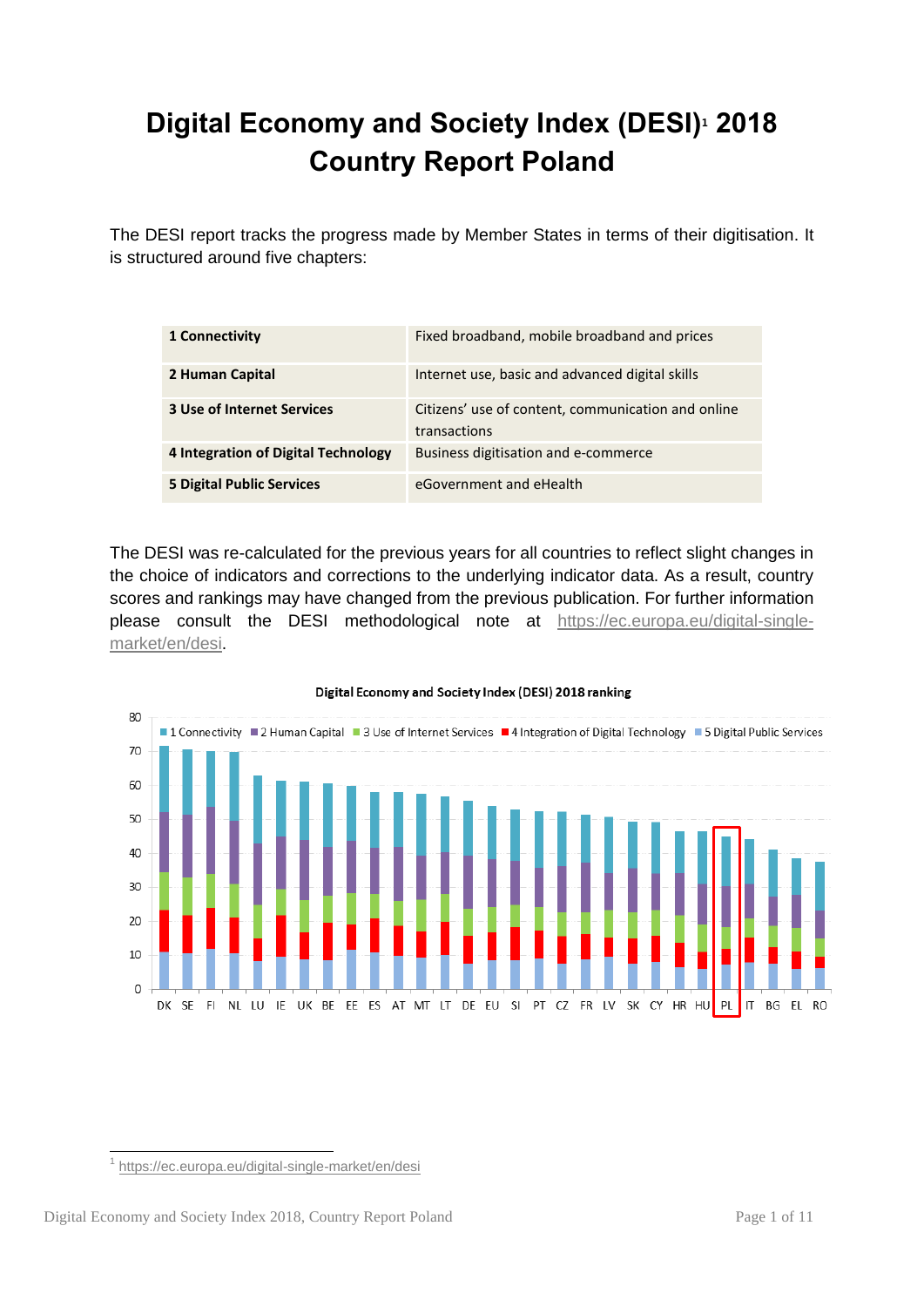|                  |      | Poland | <b>Cluster</b> | EU    |
|------------------|------|--------|----------------|-------|
|                  | rank | score  | score          | score |
| <b>DESI 2018</b> | 24   | 45,0   | 43,5           | 54,0  |
| <b>DESI 2017</b> | 24   | 42,1   | 40,4           | 50,8  |

In the Digital Economy and Society Index Poland ranks 24th out of the 28 EU Member States, the same as in 2017. It has been making steady progress over time at a pace equal to the EU. In 2017, it improved its ranking in the Connectivity and Human Capital. It has also improved its performance on Use of Internet, Integration of Digital Technology and Digital Public Services. Poland has visibly improved in mobile broadband take-up, fast and ultra-fast broadband take-up and has moderately improved in all Human Capital indicators. Despite improvements in the usage of video calls, social networks and online shopping, Poland's ranking slipped in the Use of Internet . It maintained its ranking on Integration of Digital Technology despite significant improvements in electronic information sharing, the use of cloud services and eInvoices.

Poland belongs to the low-performing cluster of countries<sup>2</sup>.

Poland is implementing the Operational Programme Digital Poland for 2014-2020 (OPDP, *'Program Operacyjny Polska Cyfrowa'*) co-financed by the EU structural funds. The aim of the programme is to strengthen digital foundations for national development: common access to high-speed internet, effective and user-friendly public e-services and an everincreasing level of digital competences. In 2017, Poland introduced the 5G for Poland programme. Its aim is to enable effective implementation of 5G technology in Poland, ensuring that citizens can access its benefits and businesses can increase their competitiveness.



<sup>&</sup>lt;u>-</u><br><sup>2</sup> Low-performing countries are Romania, Greece, Bulgaria, Italy, Poland, Hungary, Croatia, Cyprus and Slovakia.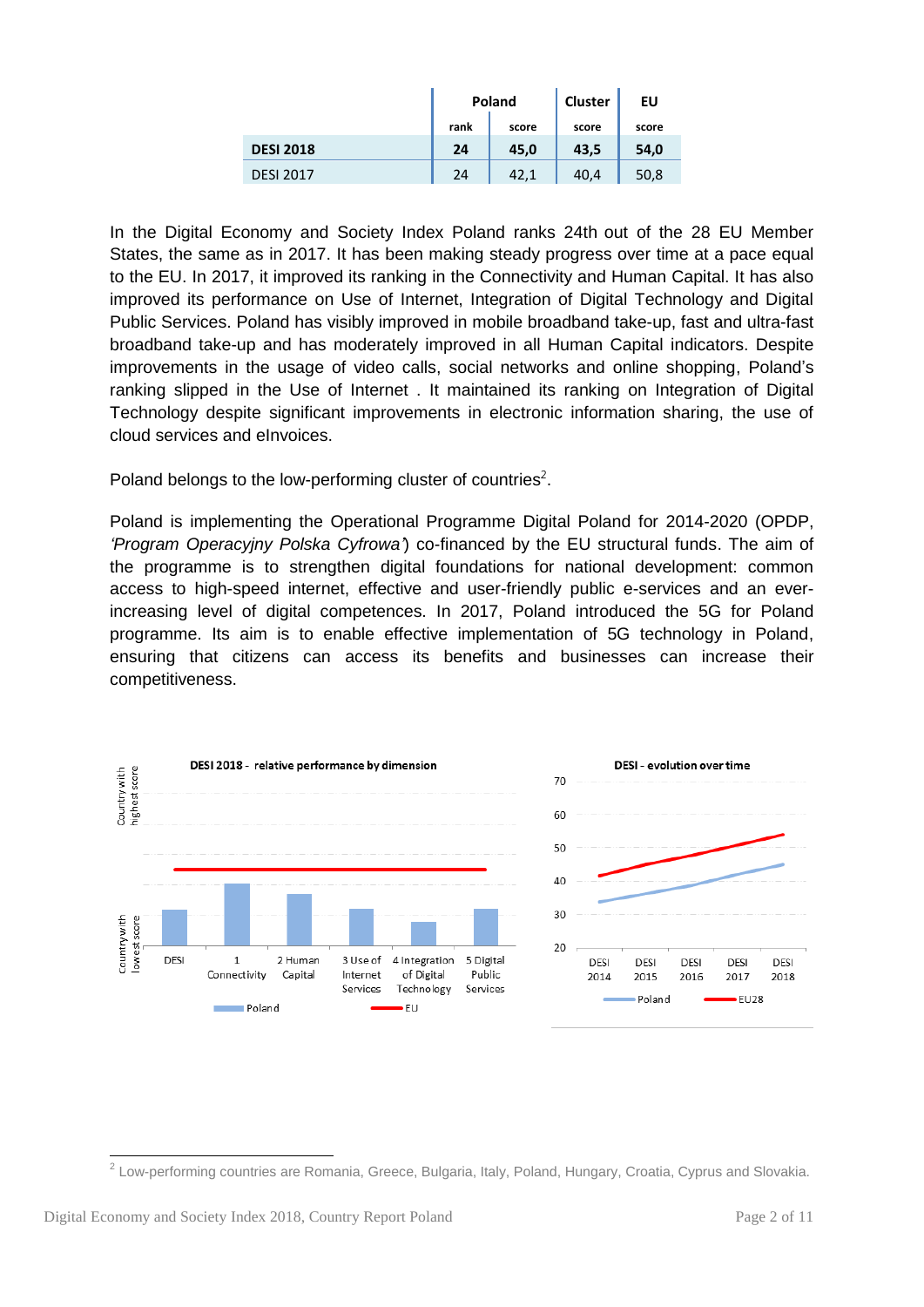## **1 Connectivity**

| 1 Connectivity   |      | Poland | Cluster | ΕU    |
|------------------|------|--------|---------|-------|
|                  | rank | score  | score   | score |
| <b>DESI 2018</b> | 21   | 58,8   | 55,0    | 62,6  |
| <b>DESI 2017</b> | 22   | 52,0   | 50.1    | 58,5  |

|                                                                                       | <b>Poland</b> |                  |                |                  |      | EU               |
|---------------------------------------------------------------------------------------|---------------|------------------|----------------|------------------|------|------------------|
|                                                                                       |               | <b>DESI 2018</b> |                | <b>DESI 2017</b> |      | <b>DESI 2018</b> |
|                                                                                       | value         |                  | rank           | value            | rank | value            |
| 1a1 Fixed Broadband Coverage<br>% households                                          | 87%<br>2017   | 个                | 28             | 86%<br>2016      | 28   | 97%<br>2017      |
| 1a2 Fixed Broadband Take-up<br>% households                                           | 61%<br>2017   | 个                | 25             | 59%<br>2016      | 26   | 75%<br>2017      |
| 1b1 4G Coverage<br>% households (average of operators)                                | 91%<br>2017   | $\rightarrow$    | 19             | 91%<br>2016      | 14   | 91%<br>2017      |
| 1b2 Mobile Broadband Take-up<br>Subscriptions per 100 people                          | 144<br>2017   | 个                | $\overline{2}$ | 115<br>2016      | 6    | 90<br>2017       |
| 1c1 Fast Broadband (NGA) Coverage<br>% households covered by VDSL, FTTP or Docsis 3.0 | 67%<br>2017   | 个                | 26             | 64%<br>2016      | 25   | 80%<br>2017      |
| <b>1c2 Fast Broadband Take-up</b><br>% homes subscribing to >= 30Mbps                 | 32%<br>2017   | 个                | 18             | 26%<br>2016      | 18   | 33%<br>2017      |
| <b>1d1 Ultrafast Broadband Coverage</b><br>% households covered by FTTP or Docsis 3.0 | 53%<br>2017   |                  | 23             | <b>NA</b>        |      | 58%<br>2017      |
| 1d2 Ultrafast Broadband Take-up<br>% homes subscribing to >= 100Mbps                  | 13,2%<br>2017 | 个                | 17             | 8,2%<br>2016     | 18   | 15,4%<br>2017    |
| <b>1e1 Broadband Price Index</b><br>Score (0 to 100)                                  | 88<br>2017    | $\rightarrow$    | 8              | 88<br>2016       | 13   | 87<br>2017       |

On Connectivity, Poland made progress in 2017 and now ranks 21st compared to 22nd a year ago (under the 2018 methodology). It made the most progress on mobile broadband take-up, achieving better results than the EU average. 2016 was the first year when subscriptions to mobile internet exceeded subscriptions to fixed connections. Poland is close or equal to the EU average in terms of 4G coverage (91 %), fast broadband take-up (32 %) and the broadband price index (88 out of 100), and slightly below it on ultrafast broadband coverage (53 %) and take-up (13.2 %). Nevertheless, its performance is still being undermined by low fixed broadband coverage (87 %), fixed broadband take-up (61 %) and next generation access (NGA) coverage (67 %).

In 2014, Poland adopted the National Broadband Plan (NBP, '*Narodowy Plan Szerokopasmowy*'). It envisages 100 % coverage at 30 Mbps and 50 % of households with access to 100 Mbps broadband by 2020. Despite completing a number of tasks in the NBP, Poland is still a long way from achieving goals 2 and 3 of the Digital Agenda for Europe. The main difficulties relate to the geographical conditions that make it expensive to develop networks. In particular, many rural areas are not attractive to operators. What is more, local authorities often charge telecom operators high fees for using installation spaces on roads, which significantly increases their maintenance costs. Another factor impeding the implementation of the objectives is the lack of adequate demand for ultrafast networks (over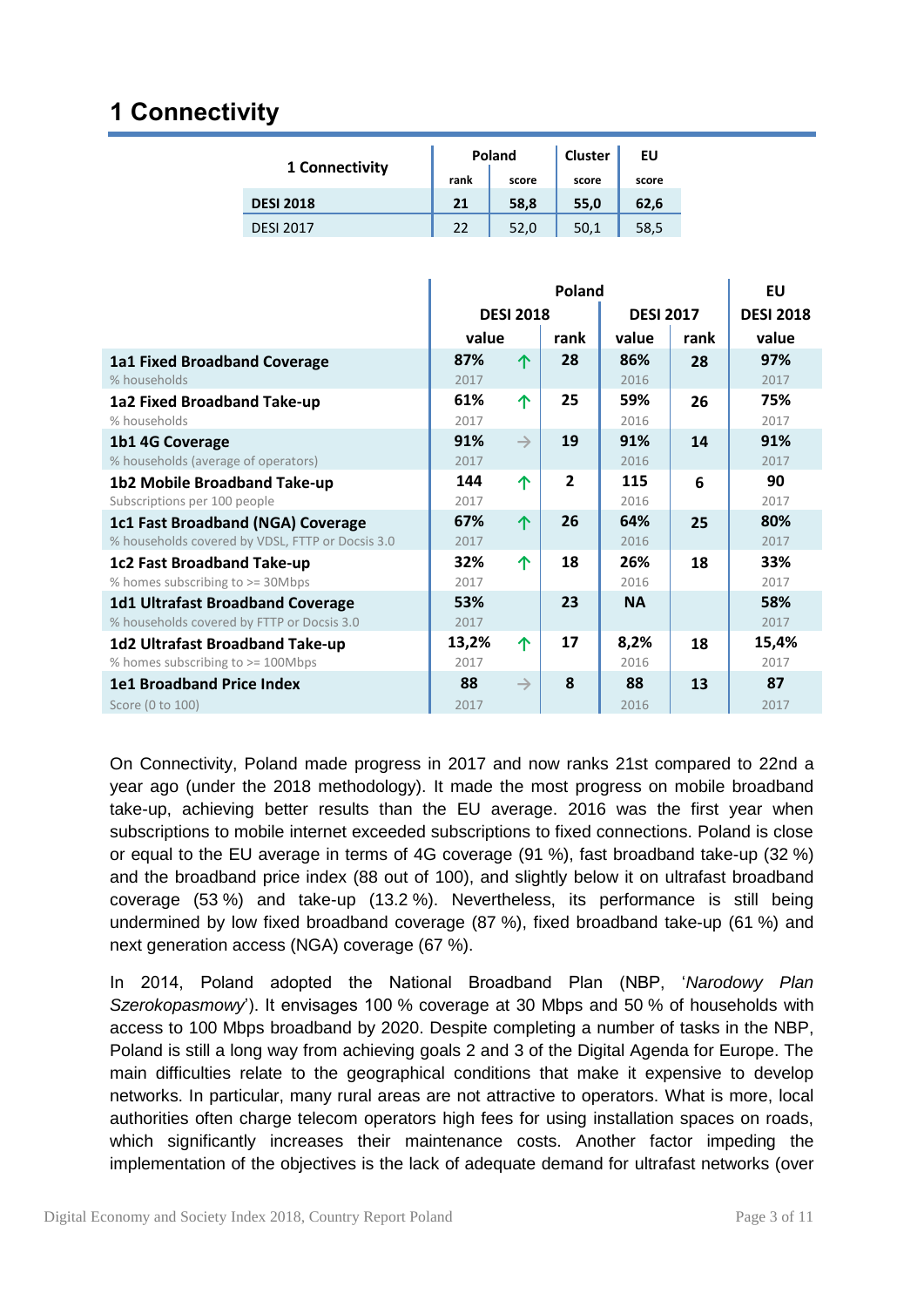100 Mbps) and, as a result, the lack of private investment in such access — a perspective that may be shifting with a significant (>50 %) increase in take-up of such services over the last year. Nevertheless, planned fibre networks are distributed evenly and are reaching most rural areas due to the obligation to connect all educational institutions and the prioritisation of unprofitable areas in the OPDP. In 2017, the second OPDP call was finalised. Subsidies were granted to 58 out of 76 support areas. The total value of financing granted amounts to more than PLN 2 billion (EUR 500 million), although this is only 68 % of the available funding for this call. 1 349 620 households are declared to have access to broadband of at least 100 Mbps in these 58 areas (amounting to 175 % of the minimum value indicated in the call documentation). However, actual realisation of the projects remains to be seen. Implementation under the first priority axis of the OPDP is well on track. In 2017, the third call was formally launched with the total budget reaching PLN 2 billion (EUR 500 million).

The revision of the NBP is currently being prepared and should be adopted in 2018. It will contain a new action plan and tools for implementing new connectivity objectives contained in the Communication on 'Connectivity for a Competitive Digital Single Market — Towards a European Gigabit Society'.

The Ministry of Digital Affairs developed the '5G for Poland' strategy<sup>3</sup>, which was under public consultation in February 2018. The strategy aims to enable efficient implementation of the 5G network in Poland, provide citizens with access to the latest technologies, and give entrepreneurs in Poland an effective competitive advantage.

Poland's development of the Connectivity Dimension remains asymmetric. The progress made in fixed broadband coverage is slow, especially in rural areas, and lags behind the dynamic mobile broadband take-up. Nevertheless, progress has been made in almost all connectivity indicators. With increased investment efforts, Poland should therefore be able to make further progress and come closer to EU average indicators in the near future.

More coordinated efforts will be necessary to ensure a proper regulatory environment for rolling out 5G networks. In this context, it would be beneficial for Poland to revise its rules on spectrum auctions in view of the 700 MHz band assignments and the ongoing infringement proceedings related to the assignment of the 800 MHz spectrum to the Polish operator Sferia. Furthermore, predictability of investment and competitive conditions could have been supported in recent years by more timely review of wholesale market regulation.

Finally, further monitoring of the Polish roaming market would be needed since it has not yet stabilised after the introduction of the 'Roam like at Home' principle.

 3 <https://www.gov.pl/cyfryzacja/strategia-5g-dla-polski>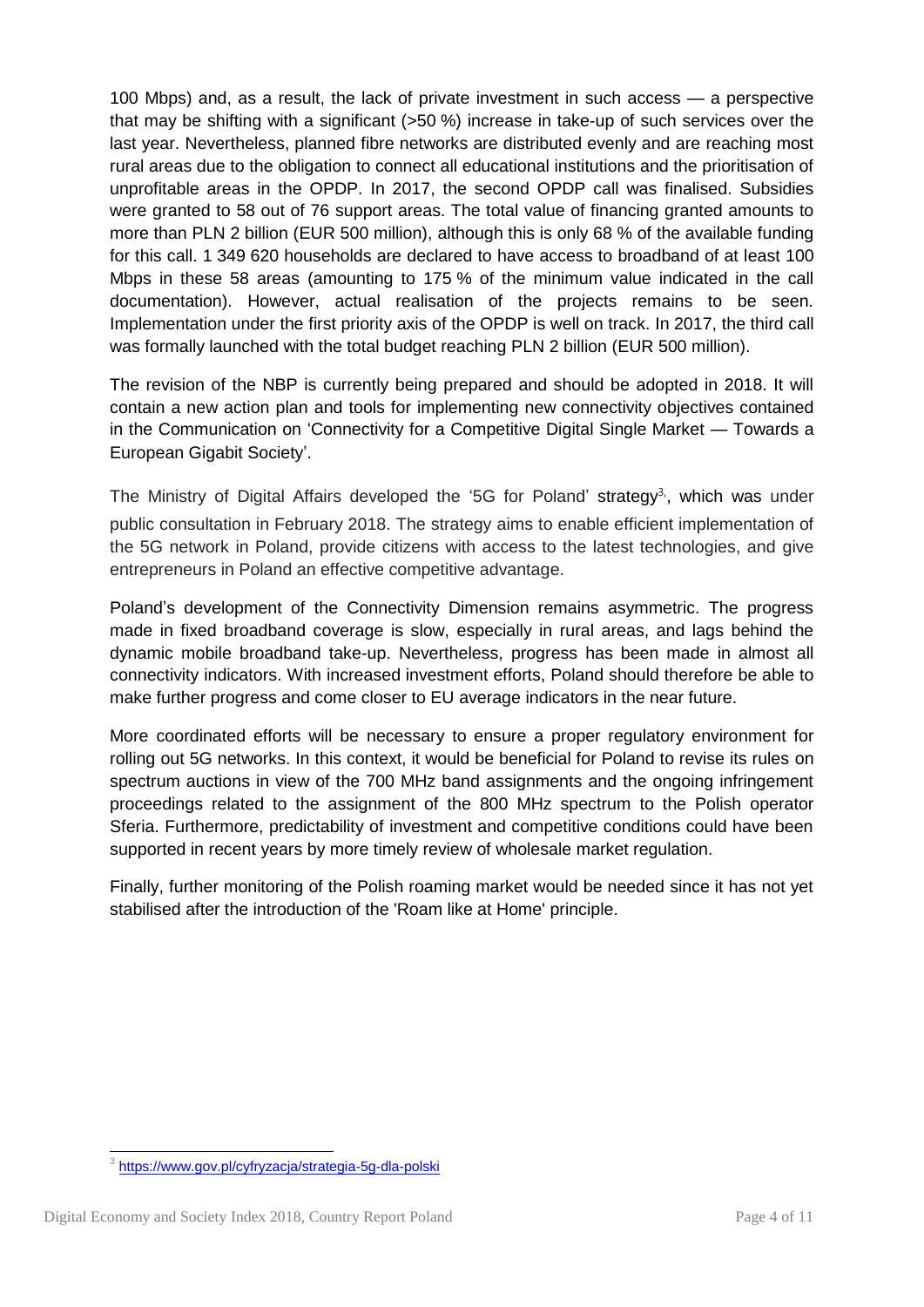#### **2 Human Capital**

| 2 Human Capital  |      | Poland | Cluster | EU    |
|------------------|------|--------|---------|-------|
|                  | rank | score  | score   | score |
| <b>DESI 2018</b> | 20   | 48.3   | 42.2    | 56,5  |
| <b>DESI 2017</b> | 21   | 45.7   | 40.6    | 54,6  |

|                                   | Poland |                  |      |                  | EU   |                  |
|-----------------------------------|--------|------------------|------|------------------|------|------------------|
|                                   |        | <b>DESI 2018</b> |      | <b>DESI 2017</b> |      | <b>DESI 2018</b> |
|                                   | value  |                  | rank | value            | rank | value            |
| <b>2a1 Internet Users</b>         | 73%    | 个                | 22   | 70%              | 23   | 81%              |
| % individuals                     | 2017   |                  |      | 2016             |      | 2017             |
| 2a2 At Least Basic Digital Skills | 46%    | 个                | 24   | 44%              | 23   | 57%              |
| % individuals                     | 2017   |                  |      | 2016             |      | 2017             |
| <b>2b1 ICT Specialists</b>        | 2,7%   | 个                | 20   | 2,6%             | 19   | 3,7%             |
| % total employment                | 2016   |                  |      | 2015             |      | 2016             |
| 2b2 STEM Graduates <sup>4</sup>   | 21,5   | ∧                | 8    | 20,5             | 9    | 19,1             |
| Per 1000 individuals (aged 20-29) | 2016   |                  |      | 2014             |      | 2015             |

On Human Capital, Poland has made moderate progress in the last year. The number of Poles with at least basic digital skills and using the internet has increased compared to 2017. There is a growing interest in using digital technology in Poland, which is demonstrated by an increased number of internet users who wrote a computer programme — up from 2.6 % in 2016 to 4.12 % in 2017, compared to 7.17 % for the EU. IT has remained a popular field of study, which is reflected in the growing number of science, technology, engineering and mathematics (STEM) graduates, which is above the EU average.

Digital skills are covered by the third priority axis of the OPDP. The programme channels funds to education and information campaigns that promote the benefits of digital technologies. Poland has developed a comprehensive approach to digital skills education. Programming has been part of the primary school curriculum since September 2017. In the first 3 years, it will be used as a tool in the teaching curriculum. In the remaining 5 years of primary school, programming will be taught as a subject. The National Education Network project (see Highlight 2018) co-financed by the OPDP will ensure access to fast internet for all schools by 2020. Accompanying measures to be implemented in 2018 include developing the programming skills of teachers. PLN 100 million (EUR 25 million) has been earmarked to train teachers of three primary school years to use programming in teaching, including tutors to accompany teachers for a further 30 hours of teaching.

Under the OPDP, Poland has launched a project to further develop ICT professional skills — IT Master Centre (Centrum Mistrzostwa Informatycznego<sup>5)</sup>. The project will strengthen the ICT specialist skills of thousands of pupils in upper primary and secondary schools until 2023.

The most recent data has been used in DESI 2018. It may refer to 2016 or 2015 depending on the Member State. This is reflected in the 2018 DESI ranking. Historical data has been updated by Eurostat.

<sup>&</sup>lt;sup>5</sup> <https://www.gov.pl/cyfryzacja/centrum-mistrzostwa-informatycznego-start-kuni-polskich-talentw>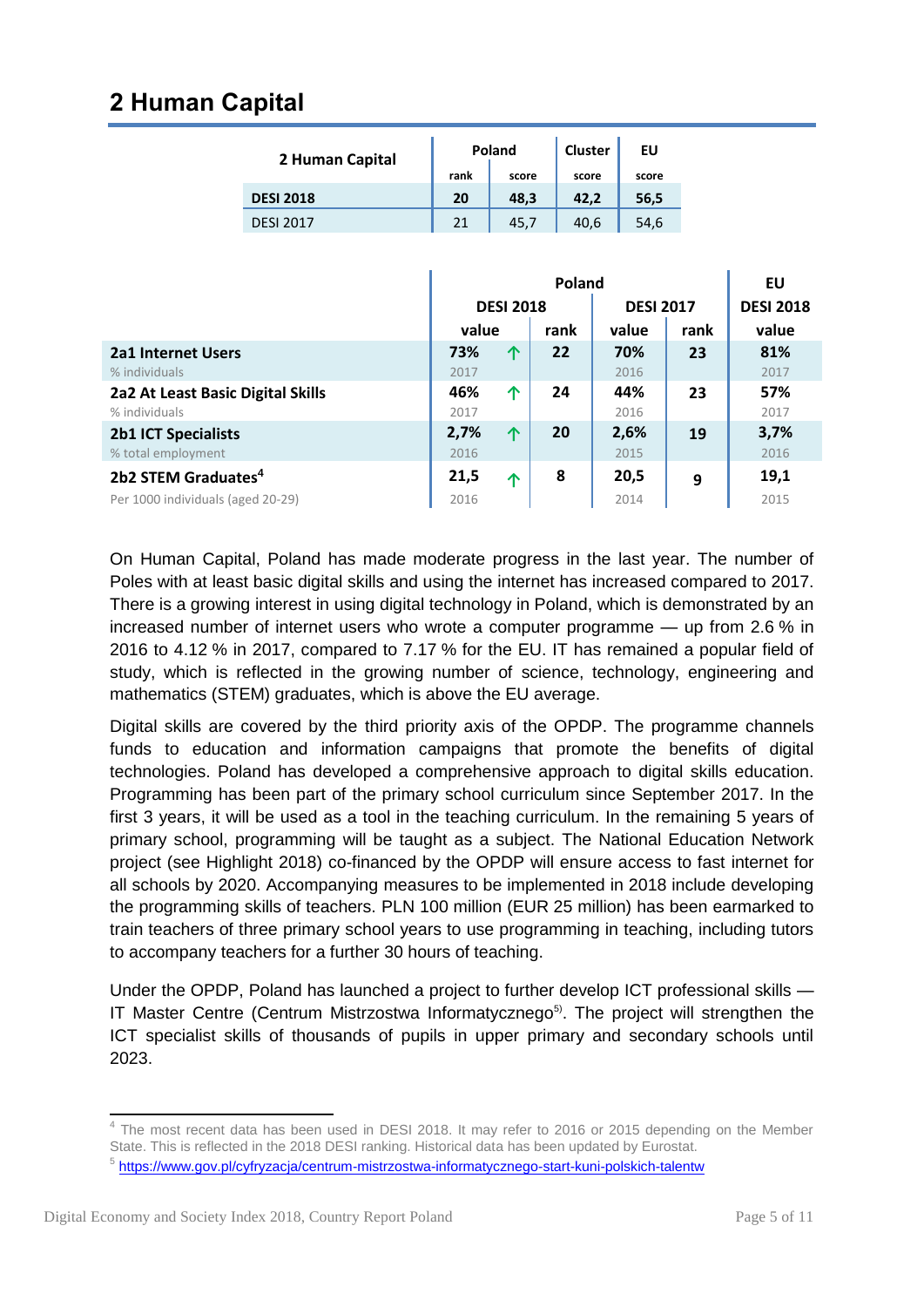In 2017, the Polish project 'IT for SHE<sup>'6</sup> was awarded a Digital Skills Award 2017 in the 'Digital skills for women and girls' category. IT for SHE is a programme that aims to increase the number of women in high tech by helping talented female students from IT faculties to enter the labour market. The three main programme measures include the Women in Tech Camp, the Kids in IT programme and the mentoring programme for female IT students, which is run by representatives of technology companies in Poland.

The measures taken by the Broad Alliance on Digital Skills in Poland<sup>7</sup>, active participation in the EU Code Week, and the successful development of Coding Masters and SuperCoders programmes have contributed to increasing awareness of the importance of digital skills, to integrating them in school curricula and to building teacher capacity. Connecting schools to fast internet as well as introducing programming, combined with support for teachers in developing their digital skills, is expected to have a positive effect on both internet use and the level of digital skills.

**Highlight 2018 —** The National Education Network (*Ogólnopolska Siec Edukacyjna —* OSE<sup>8</sup>) project envisages that all primary and secondary schools, both public and private, will be connected to fast broadband with a minimum speed of 100 Mb/s by the end of 2020, with 1 500 locations already connected by the end of 2018. The target is 19 500 locations, connecting over 30 000 schools by the end of 2020. Only around 23 % of schools currently have access to fast internet with a bandwidth of at least 100 Mb/s. Lack of universal access to high-speed internet is considered a barrier to developing the intellectual potential of society and to maintaining an effective competitive advantage of the economy.Programming in Poland has therefore been included in the curriculum of primary schools since September 2017. This is a big challenge and requires, among other things, adequate telecommunications infrastructure and access to high-speed internet in schools. OSE will also provide access to identical educational materials for all students. The project is financed under the OPDP. OSE has an implementation budget of PLN 320 million (EUR 80 million) and an operational budget of PLN 1.3 billion (EUR 325 million). In March 2018, the project won the prestigious 2018 WSIS Prize awarded by the International Telecommunication Union (UN agency).

<sup>1</sup> 6 <http://www.itforshe.pl/>

<sup>7</sup> [http://umiejetnoscicyfrowe.pl/#](http://umiejetnoscicyfrowe.pl/)

<sup>&</sup>lt;sup>8</sup> [https://www.gov.pl/cyfryzacja/ogolnopolska-siec-edukacyjna1;](https://www.gov.pl/cyfryzacja/ogolnopolska-siec-edukacyjna1) [https://www.gov.pl/cyfryzacja/zaglosuj-na-projekt](https://www.gov.pl/cyfryzacja/zaglosuj-na-projekt-ose-w-ogolnoswiatowym-konkursie-wsis-prizes-2018)[ose-w-ogolnoswiatowym-konkursie-wsis-prizes-2018](https://www.gov.pl/cyfryzacja/zaglosuj-na-projekt-ose-w-ogolnoswiatowym-konkursie-wsis-prizes-2018)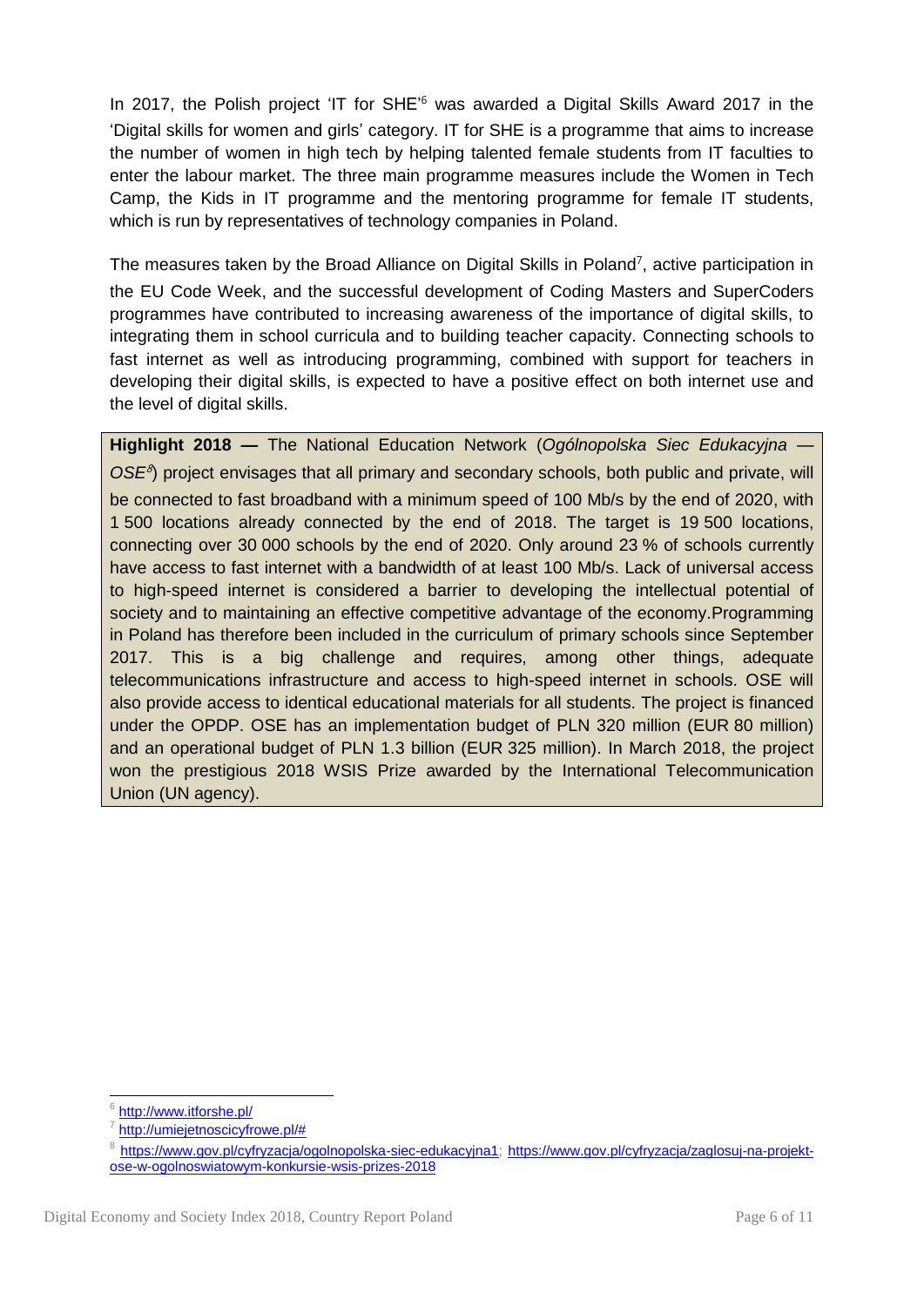#### **3 Use of Internet Services**

| 3 Use of Internet |      | Poland | <b>Cluster</b> | EU    |
|-------------------|------|--------|----------------|-------|
| <b>Services</b>   | rank | score  | score          | score |
| <b>DESI 2018</b>  | 25   | 42.1   | 41,0           | 50,5  |
| <b>DESI 2017</b>  | 24   | 40,4   | 38.7           | 47.5  |

|                                                       | Poland |                  |      |                  | EU   |                  |
|-------------------------------------------------------|--------|------------------|------|------------------|------|------------------|
|                                                       |        | <b>DESI 2018</b> |      | <b>DESI 2017</b> |      | <b>DESI 2018</b> |
|                                                       | value  |                  | rank | value            | rank | value            |
| 3a1 News                                              | 79%    | $\rightarrow$    | 16   | 79%              | 13   | 72%              |
| % individuals who used Internet in the last 3 months  | 2017   |                  |      | 2016             |      | 2017             |
| <b>3a2 Music, Videos and Games</b>                    | 68%    |                  | 26   | 68%              | 26   | 78%              |
| % individuals who used Internet in the last 3 months  | 2016   |                  |      | 2016             |      | 2016             |
| 3a3 Video on Demand                                   | 6%     |                  | 26   | 6%               | 26   | 21%              |
| % individuals who used Internet in the last 3 months  | 2016   |                  |      | 2016             |      | 2016             |
| <b>3b1 Video Calls</b>                                | 42%    | 个                | 24   | 38%              | 22   | 46%              |
| % individuals who used Internet in the last 3 months  | 2017   |                  |      | 2016             |      | 2017             |
| <b>3b2 Social Networks</b>                            | 63%    | 个                | 22   | 60%              | 23   | 65%              |
| % individuals who used Internet in the last 3 months  | 2017   |                  |      | 2016             |      | 2017             |
| 3c1 Banking                                           | 52%    | ↓                | 19   | 53%              | 19   | 61%              |
| % individuals who used Internet in the last 3 months  | 2017   |                  |      | 2016             |      | 2017             |
| 3c2 Shopping                                          | 58%    | 个                | 17   | 56%              | 16   | 68%              |
| % individuals who used Internet in the last 12 months | 2017   |                  |      | 2016             |      | 2017             |

Poland has made moderate progress on the use of video calls, social networks and online shopping compared to 2017. It ranks the same in online banking. However, Poles are above the EU average as regards reading online news. Despite moderate improvements, Poland slipped one place to 25th in DESI 2018.

Poland has been taking measures to address the obstacles to better internet use. It has launched a number of initiatives to encourage citizens to go online. Under the OPDP, new educational and awareness raising campaigns<sup>9</sup> will be launched in 2018-2021 to increase the level of awareness and the digital skills of citizens. The focus will be on areas such as programming, cybersecurity, eGovernment, banking and media literacy. The campaigns will encourage citizens to use the internet by showing how modern technologies can improve their quality of life and increase their participation in society. Senior internet users will be included as one of the target audiences. 230 000 Polish citizens will be trained in eight thematic digital skills areas. The project has a budget of PLN 25 million (EUR 6.25 million), funded under OPDP and to be carried out until June 2021.

 9 <https://www.gov.pl/cyfryzacja/34-start>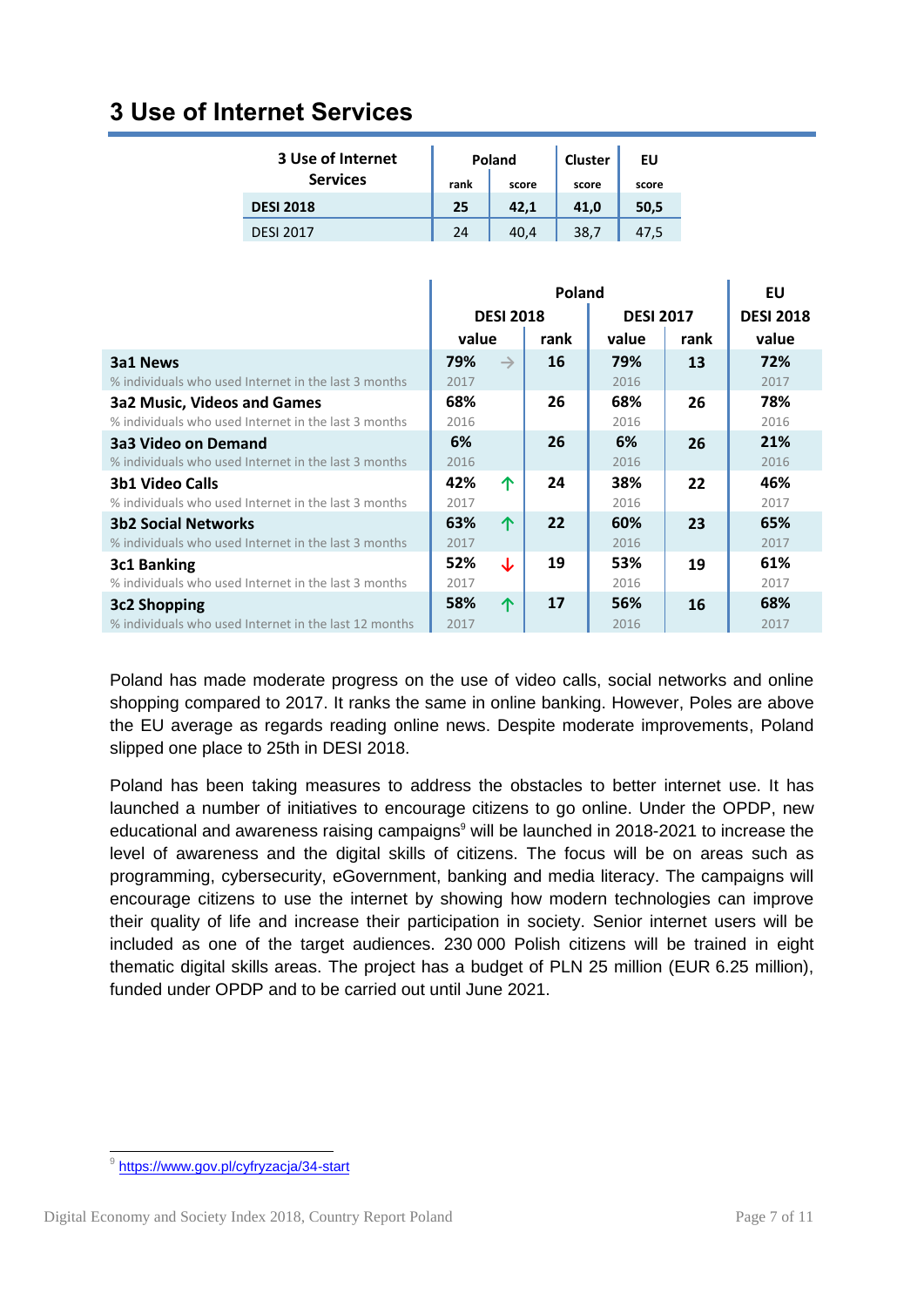| <b>4 Integration of Digital</b> |      | Poland | <b>Cluster</b> | EU    |
|---------------------------------|------|--------|----------------|-------|
| <b>Technology</b>               | rank | score  | score          | score |
| <b>DESI 2018</b>                | 27   | 23.5   | 29.2           | 40,1  |
| <b>DESI 2017</b>                | 27   | 21,6   | 26.7           | 36,7  |

#### **4 Integration of Digital Technology**

|                                    | Poland |                  |      |                  | EU   |                  |
|------------------------------------|--------|------------------|------|------------------|------|------------------|
|                                    |        | <b>DESI 2018</b> |      | <b>DESI 2017</b> |      | <b>DESI 2018</b> |
|                                    | value  |                  | rank | value            | rank | value            |
| 4a1 Electronic Information Sharing | 26%    | 个                | 22   | 21%              | 25   | 34%              |
| % enterprises                      | 2017   |                  |      | 2015             |      | 2017             |
| 4a2 RFID                           | 3,4%   | 个                | 20   | 2,8%             | 22   | 4,2%             |
| % enterprises                      | 2017   |                  |      | 2014             |      | 2017             |
| 4a3 Social Media                   | 10%    | 个                | 26   | 9%               | 27   | 21%              |
| % enterprises                      | 2017   |                  |      | 2016             |      | 2017             |
| 4a4 elnvoices                      | 13,2%  | 个                | 20   | 12,8%            | 19   | <b>NA</b>        |
| % enterprises                      | 2017   |                  |      | 2016             |      | 2017             |
| 4a5 Cloud                          | 6,3%   | 个                | 25   | 5,2%             | 27   | <b>NA</b>        |
| % enterprises                      | 2017   |                  |      | 2016             |      | 2017             |
| <b>4b1 SMEs Selling Online</b>     | 9,5%   | ↓                | 24   | 9,9%             | 23   | 17,2%            |
| % SMEs                             | 2017   |                  |      | 2016             |      | 2017             |
| <b>4b2 E-commerce Turnover</b>     | 6,6%   | $\rightarrow$    | 21   | 6,6%             | 20   | 10,3%            |
| % SME turnover                     | 2017   |                  |      | 2016             |      | 2017             |
| 4b3 Selling Online Cross-border    | 3,9%   | 个                | 26   | 3,8%             | 25   | 8,4%             |
| % SMEs                             | 2017   |                  |      | 2015             |      | 2017             |

Poland has made some progress in the Integration of Digital Technology dimension. However, other countries have been progressing faster, with Poland ranking the same as last year. The use of social media, cloud services, eInvoices and electronic information sharing by companies has slightly improved. Only 9.5 % of Polish SMEs sell online, and 3.9 % sell online cross border. SME e-commerce turnover is only 6.6 % compared with the EU average of 10.3 %.

The main challenges in the digitalisation of enterprises in Poland are the lack of awareness of opportunities, limited access to a digitally skilled workforce and the lack of funding. Moreover, Polish enterprises are reluctant to invest in upskilling their employees in digital skills or in new technologies.

The launch of the Polish Platform of Industry 4.0 (*Platforma Przemysłu Przyszłości*<sup>10</sup>) has been postponed from October 2017 to the beginning of 2018. The platform will integrate all relevant stakeholders and act as an accelerator of the digital transformation of Polish industry. It will seek to provide effective institutional support for technology diffusion, which should stimulate both the demand and supply for digital technologies. The demand side will be stimulated by awareness raising, advice and financial support to SMEs. The supply side will be enhanced by financial support instruments, development of competence centers to

<sup>1</sup> <sup>10</sup> [http://finanse.wnp.pl/powstanie-fundacja-platforma-przemyslu-przyszlosci,309109\\_1\\_0\\_0.html](http://finanse.wnp.pl/powstanie-fundacja-platforma-przemyslu-przyszlosci,309109_1_0_0.html)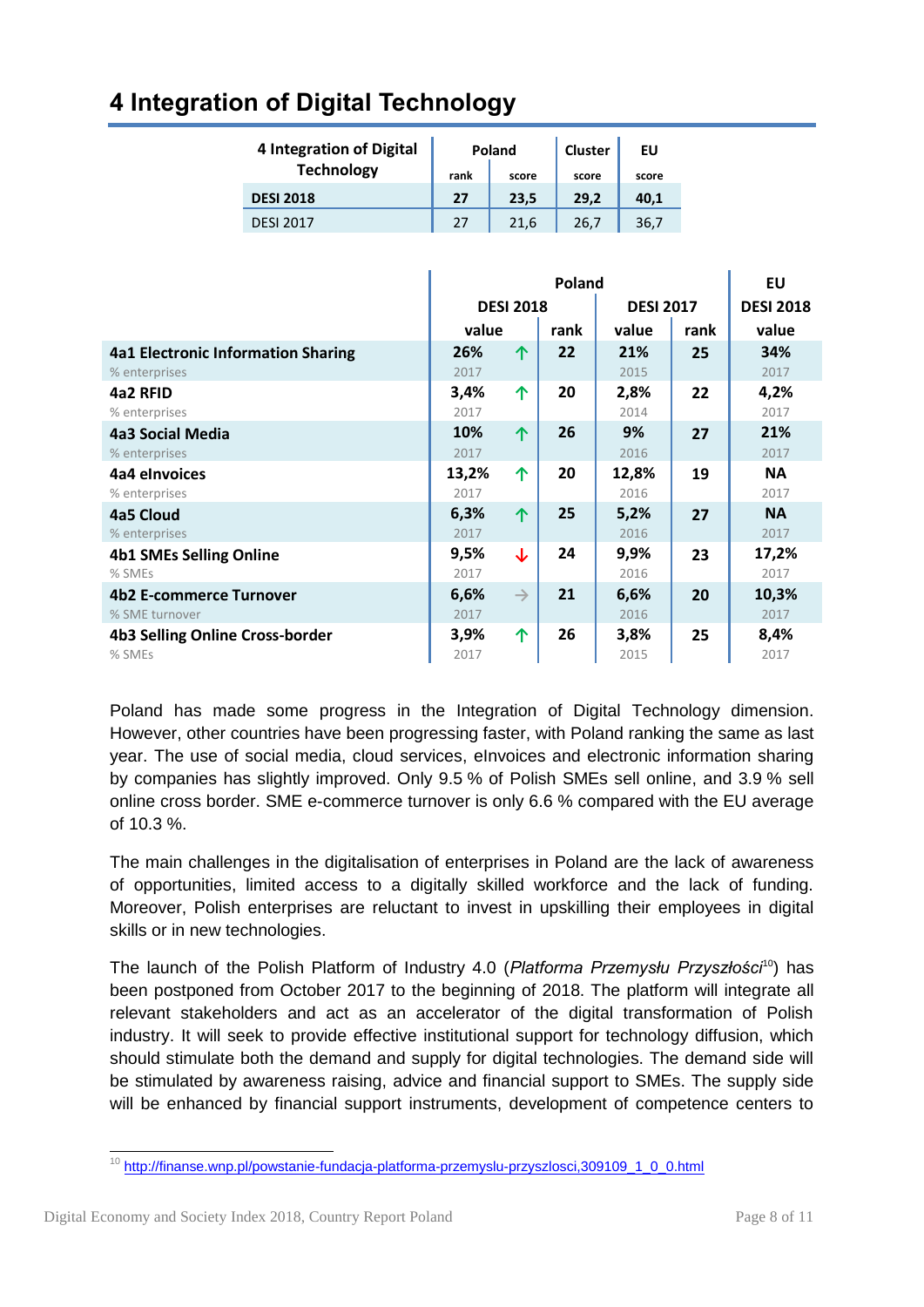provide infrastructure testing, and training courses for SMEs. The platform will be operational in 2018. Its annual budget is PLN 20 million (EUR 5 million).

Poland needs to accelerate its efforts to get companies to use and benefit from the commercial potential of digital technologies. The measures being taken should bring positive synergies in the long term thanks to better connectivity, higher digital skills of citizens and the workforce and increased business participation in the digital economy.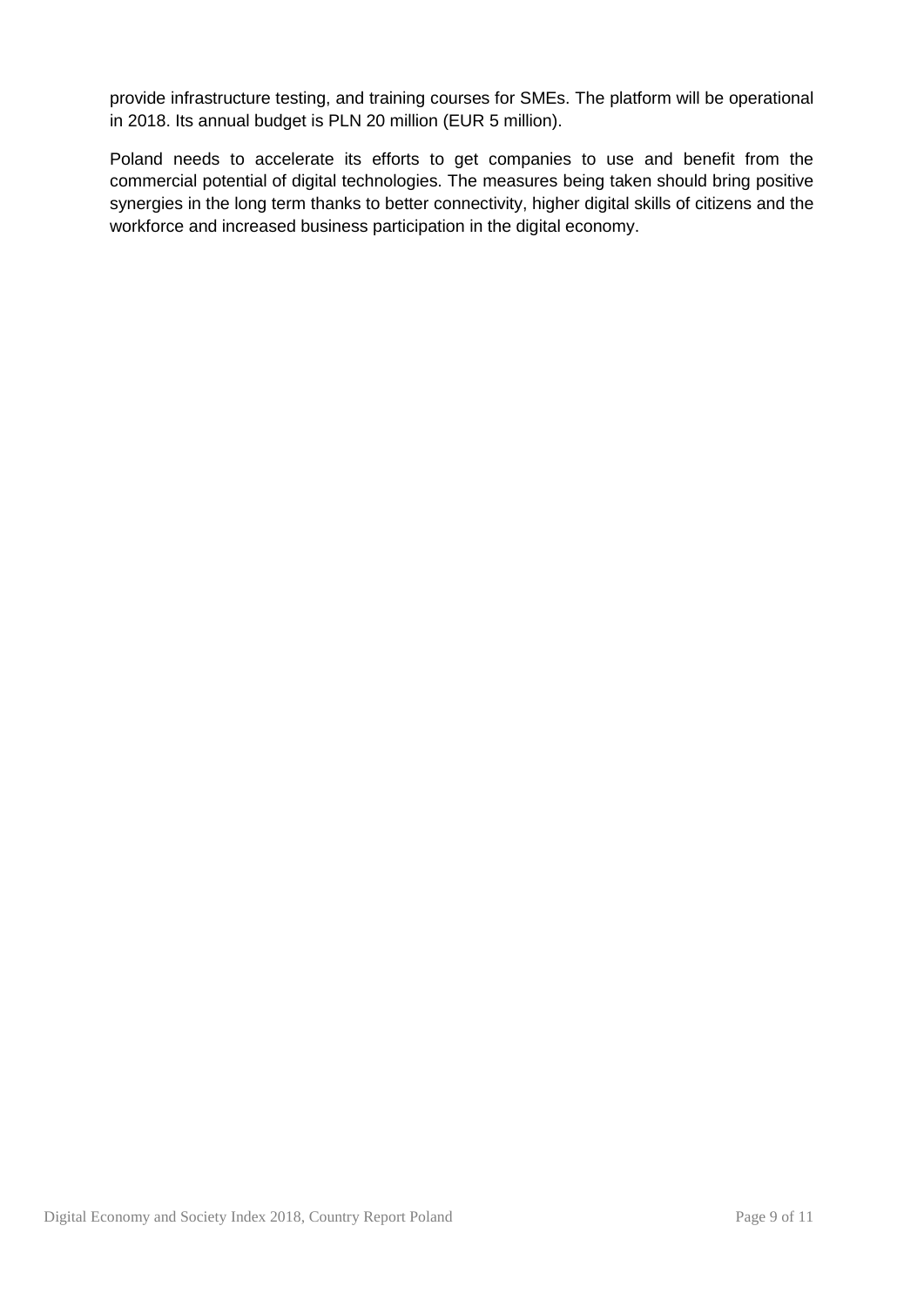### **5 Digital Public Services**

| <b>5 Digital Public Services</b> |      | Poland | <b>Cluster</b> | ΕU    |
|----------------------------------|------|--------|----------------|-------|
|                                  | rank | score  | score          | score |
| <b>DESI 2018</b>                 | 24   | 48.2   | 48.0           | 57,5  |
| <b>DESI 2017</b>                 | 18   | 48.5   | 44.2           | 53.7  |

|                                                        | <b>Poland</b> |                  |      |                  | EU               |       |
|--------------------------------------------------------|---------------|------------------|------|------------------|------------------|-------|
|                                                        |               | <b>DESI 2018</b> |      | <b>DESI 2017</b> | <b>DESI 2018</b> |       |
|                                                        | value         |                  | rank | value            | rank             | value |
| 5a1 eGovernment Users <sup>11</sup>                    | 45%           | $\rightarrow$    | 23   | 45%              | 23               | 58%   |
| % internet users needing to submit forms               | 2017          |                  |      | 2016             |                  | 2017  |
| <b>5a2 Pre-filled Forms</b>                            | 48            | ↓                | 17   | 58               | 12               | 53    |
| Score (0 to 100)                                       | 2017          |                  |      | 2016             |                  | 2017  |
| <b>5a3 Online Service Completion</b>                   | 80            | 个                | 20   | 79               | 18               | 84    |
| Score (0 to 100)                                       | 2017          |                  |      | 2016             |                  | 2017  |
| <b>5a4 Digital Public Services for Businesses</b>      | 70            | 个                | 25   | 69               | 22               | 83    |
| Score (0 to 100) - including domestic and cross-border | 2017          |                  |      | 2016             |                  | 2017  |
| 5a5 Open Data                                          | 62%           | 个                | 22   | 56%              | 16               | 73%   |
| % of maximum score                                     | 2017          |                  |      | 2016             |                  | 2017  |
| <b>5b1 eHealth Services</b>                            | 14%           |                  | 17   | <b>NA</b>        |                  | 18%   |
| % individuals                                          | 2017          |                  |      |                  |                  |       |

Poland ranks 24th in Digital Public Services <sup>12</sup>. The number of eGovernment users remains stable, and Poland has slightly improved its performance in online service completion, digital public services for businesses and open data. Poland ranks slightly below the EU average on the new eHealth services indicator, which measures the number of people who used health and care services provided online without having to go to the hospital or doctor's surgery.

eGovernment is also among the priorities of OPDP, which aims to improve the quality and efficiency of public services through digitisation. Moreover, the National Development Strategy 2020 promotes the introduction of uniform rules for eGovernment in administration. Planned measures are envisaged and being implemented to digitise public administration, simplify administrative processes, create structured digital knowledge resources and enable auditing of public information quality. The Programme for the Integrated Digitisation of the Country (*Program Zintegrowanej Informatyzacji Państwa*<sup>13</sup>) and the national Head of Computer Science (*Główny Informatyk Kraju*), which is a set of tools to enable the Minister of Digital Affairs to control the country's digitisation process, aim to create an efficient and coordinated information system.

The online platform Obywatel.gov.pl<sup>14</sup> provides a one-stop shop for citizens and is a gateway to eGovernment services. It allows the creation of a trusted profile, which is a prerequisite for

<sup>1</sup>  $11$  The definition of this indicator has been changed. The new indicator measures eGovernment users as a percentage of those internet users needing to submit forms to the public administration.

 $12$  Poland's 14<sup>th</sup> rank in DESI 2017 has been changed due to the inclusion of two new indicators in DESI 2018 in the Digital Public Services dimension: Digital Public Services for Businesses, eHealth Services.

<sup>13</sup> <https://www.gov.pl/cyfryzacja/program-zintegrowanej-informatyzacji-panstwa>

<sup>14</sup> <https://obywatel.gov.pl/>